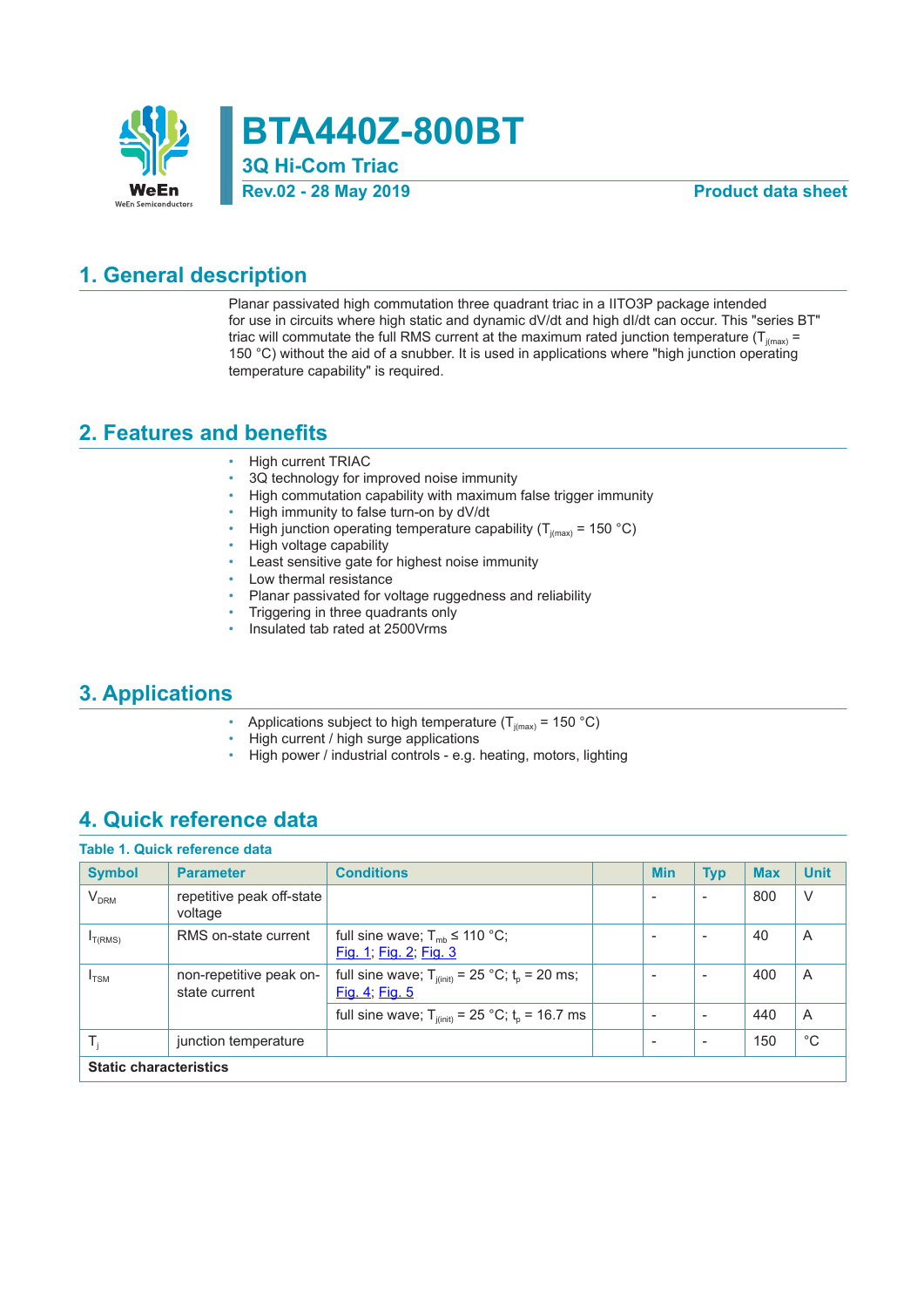| <b>Symbol</b>                  | <b>Parameter</b>                         | <b>Conditions</b>                                                                                                                                 |  | <b>Min</b> | <b>Typ</b>               | <b>Max</b>               | <b>Unit</b> |
|--------------------------------|------------------------------------------|---------------------------------------------------------------------------------------------------------------------------------------------------|--|------------|--------------------------|--------------------------|-------------|
| $I_{GT}$                       | gate trigger current                     | $V_D$ = 12 V; $I_T$ = 0.1 A; T2+ G+;<br>$T_i = 25 °C;$ Fig. 7                                                                                     |  |            |                          | 50                       | mA          |
|                                |                                          | $V_D$ = 12 V; $I_T$ = 0.1 A; T2+ G-;<br>$T_i = 25 °C;$ Fig. 7                                                                                     |  |            |                          | 50                       | mA          |
|                                |                                          | $V_D$ = 12 V; $I_T$ = 0.1 A; T2- G-;<br>$T_i = 25 °C;$ Fig. 7                                                                                     |  |            | $\overline{\phantom{0}}$ | 50                       | mA          |
| $I_H$                          | holding current                          | $V_D$ = 12 V; T <sub>i</sub> = 25 °C; Fig. 9                                                                                                      |  |            | $\overline{\phantom{a}}$ | 80                       | mA          |
| $V_{\tau}$                     | on-state voltage                         | $I_T$ = 56.6 A; T <sub>i</sub> = 25 °C; <u>Fig. 10</u>                                                                                            |  |            | $\overline{\phantom{a}}$ | 1.5                      | $\vee$      |
| <b>Dynamic characteristics</b> |                                          |                                                                                                                                                   |  |            |                          |                          |             |
| $dV_D/dt$                      | rate of rise of off-state<br>voltage     | $V_{DM}$ = 536 V; T <sub>i</sub> = 150 °C; (V <sub>DM</sub> = 67%<br>of $V_{DRM}$ ); exponential waveform; gate<br>open circuit                   |  | 1000       | $\blacksquare$           | $\overline{\phantom{a}}$ | $V/\mu s$   |
| $dl_{\text{COM}}/dt$           | rate of change of<br>commutating current | $V_D = 400$ V; T <sub>i</sub> = 150 °C; I <sub>T(RMS)</sub> = 20 A;<br>$dV_{com}/dt = 20 V/\mu s$ ; (snubberless<br>condition); gate open circuit |  | 15         |                          |                          | A/ms        |

# **5. Pinning information**

| <b>Table 2. Pinning information</b> |               |                         |                           |                       |  |  |  |
|-------------------------------------|---------------|-------------------------|---------------------------|-----------------------|--|--|--|
| Pin                                 | <b>Symbol</b> | <b>Description</b>      | <b>Simplified outline</b> | <b>Graphic symbol</b> |  |  |  |
|                                     | Τ1            | main terminal 1         |                           |                       |  |  |  |
| 2                                   | T2            | main terminal 2         | $\circ$                   |                       |  |  |  |
| 3                                   | G             | gate                    |                           | $s$ <i>ym</i> $051$   |  |  |  |
| mb                                  | n.c.          | mounting base; isolated |                           |                       |  |  |  |
|                                     |               |                         | IITO3P (SOT1292)          |                       |  |  |  |

# **6. Ordering information**

| <b>Table 3. Ordering information</b> |               |                                           |        |                                  |                           |                              |  |  |
|--------------------------------------|---------------|-------------------------------------------|--------|----------------------------------|---------------------------|------------------------------|--|--|
| <b>Type number</b>                   | <b>Name</b>   | Package   Orderable part number   Packing | method | <b>Small packing</b><br>quantity | <b>Package</b><br>version | Package<br><b>issue date</b> |  |  |
| BTA440Z-800BT                        | <b>IITO3P</b> | BTA440Z-800BTQ                            | Tube   | 30                               | SOT1292                   | 21-July-2017                 |  |  |

## **7. Marking**

| <b>Table 4. Marking codes</b> |                     |  |  |  |  |
|-------------------------------|---------------------|--|--|--|--|
| Type number                   | <b>Marking code</b> |  |  |  |  |
| BTA440Z-800BT                 | BTA440Z-800BT       |  |  |  |  |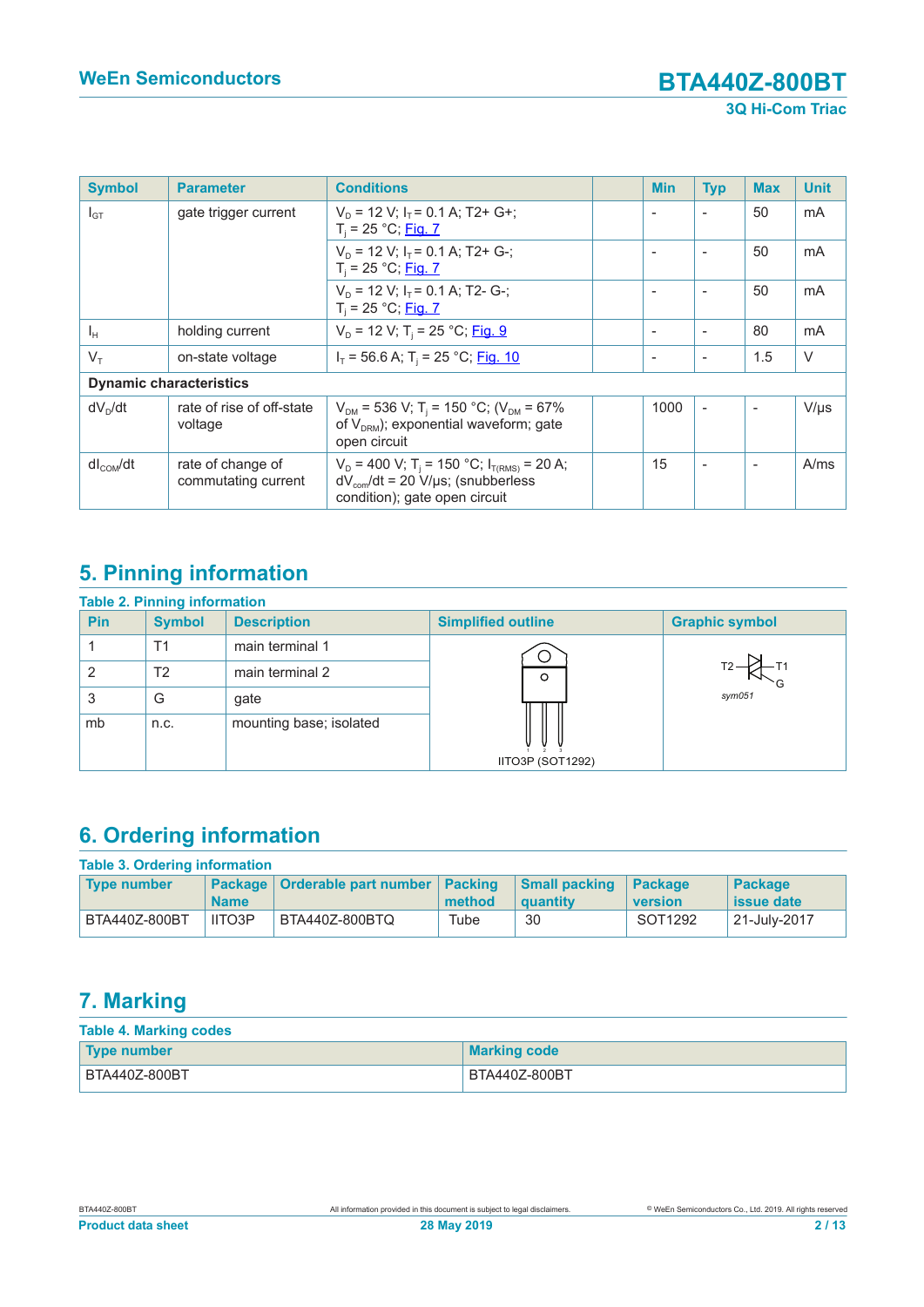# **8. Limiting values**

#### **Table 5. Limiting values**

*In accordance with the Absolute Maximum Rating System (IEC 60134).*

| <b>Symbol</b>       | <b>Parameter</b>                         | <b>Conditions</b>                                                       |                          | <b>Min</b> | <b>Max</b>   | <b>Unit</b>    |
|---------------------|------------------------------------------|-------------------------------------------------------------------------|--------------------------|------------|--------------|----------------|
| V <sub>DRM</sub>    | repetitive peak off-state<br>voltage     |                                                                         |                          |            | 800          | $\vee$         |
| $I_{T(RMS)}$        | RMS on-state current                     | full sine wave; $T_{mb} \leq 110 \degree C$ ;<br>Fig. 1; Fig. 2; Fig. 3 |                          |            | 40           | $\overline{A}$ |
| $I_{TSM}$           | non-repetitive peak on-<br>state current | full sine wave; $T_{j(int)} = 25$ °C; $t_p = 20$ ms;<br>Fig 4; Fig 5    | $\overline{\phantom{a}}$ |            | 400          | A              |
|                     |                                          | full sine wave; $T_{j(int)} = 25$ °C; $t_p = 16.7$ ms                   | $\overline{\phantom{a}}$ |            | 440          | A              |
| $l^2t$              | $l2t$ for fusing                         | $t_0$ = 10 ms; sine-wave pulse                                          |                          |            | 800          | $A^2s$         |
| dI <sub>T</sub> /dt | rate of rise of on-state<br>current      | $I_{\odot}$ = 100 mA                                                    | $\overline{\phantom{a}}$ |            | 150          | $A/\mu s$      |
| $I_{GM}$            | peak gate current                        | $t_{p}$ = 20 µs                                                         |                          |            | 8            | A              |
| $P_{GM}$            | peak gate power                          | $t_{p}$ = 20 µs                                                         | $\overline{\phantom{a}}$ |            | 40           | W              |
| $P_{G(AV)}$         | average gate power                       |                                                                         | $\overline{\phantom{a}}$ |            | $\mathbf{1}$ | W              |
| $T_{\text{stg}}$    | storage temperature                      |                                                                         |                          | $-40$      | 150          | $^{\circ}C$    |
| $T_i$               | junction temperature                     |                                                                         |                          |            | 150          | $^{\circ}$ C   |

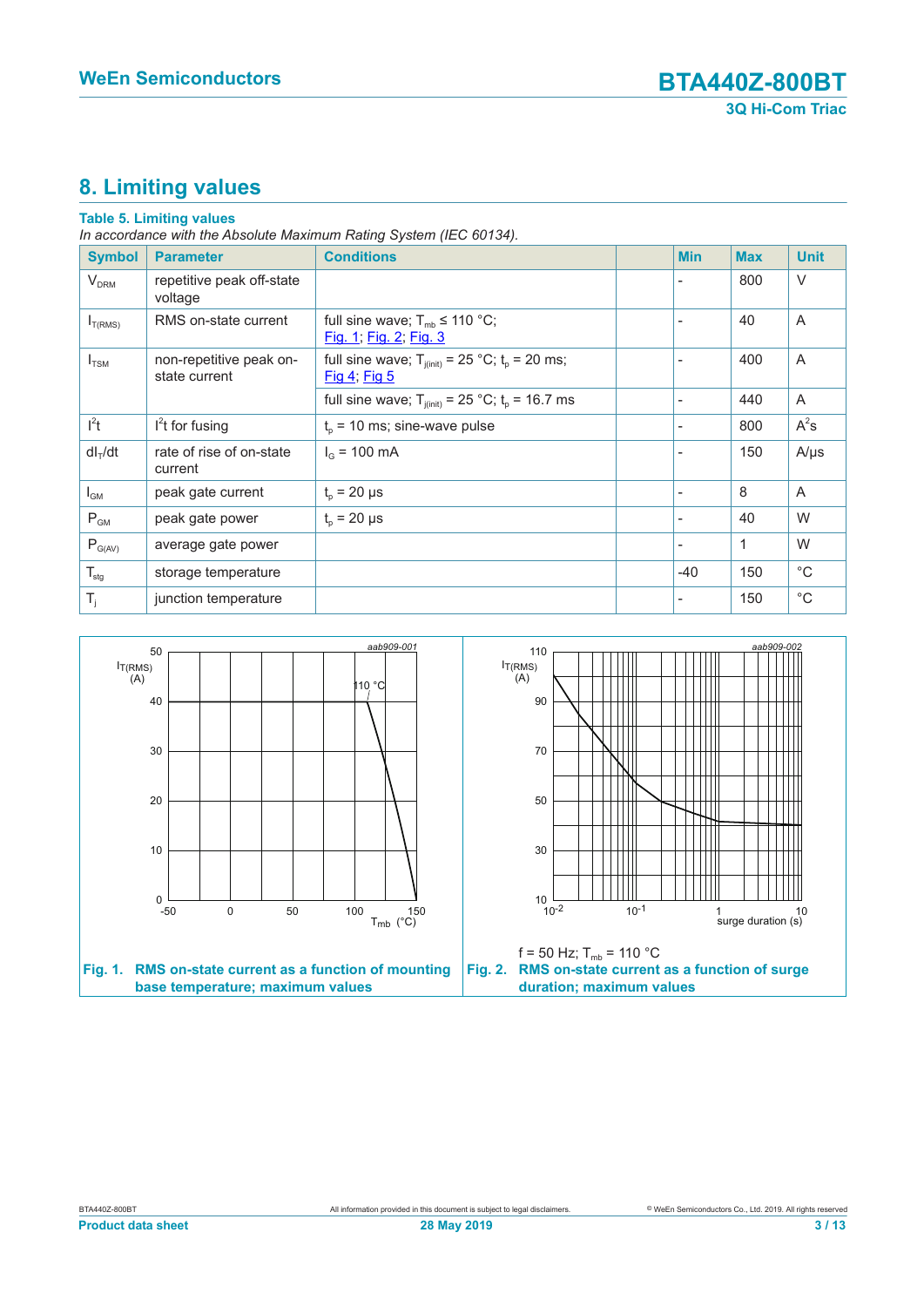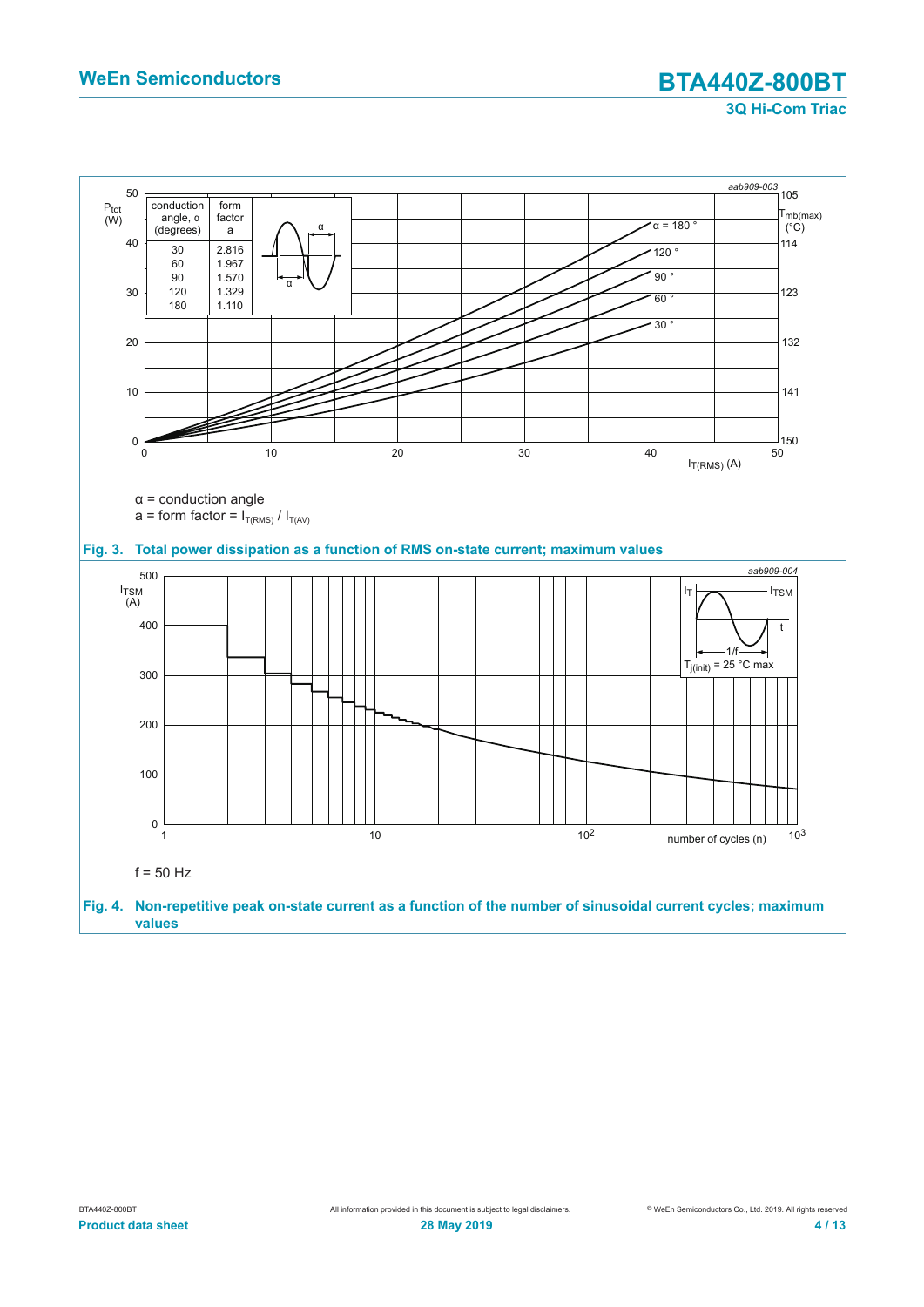## **WeEn Semiconductors BTA440Z-800BT 3Q Hi-Com Triac**

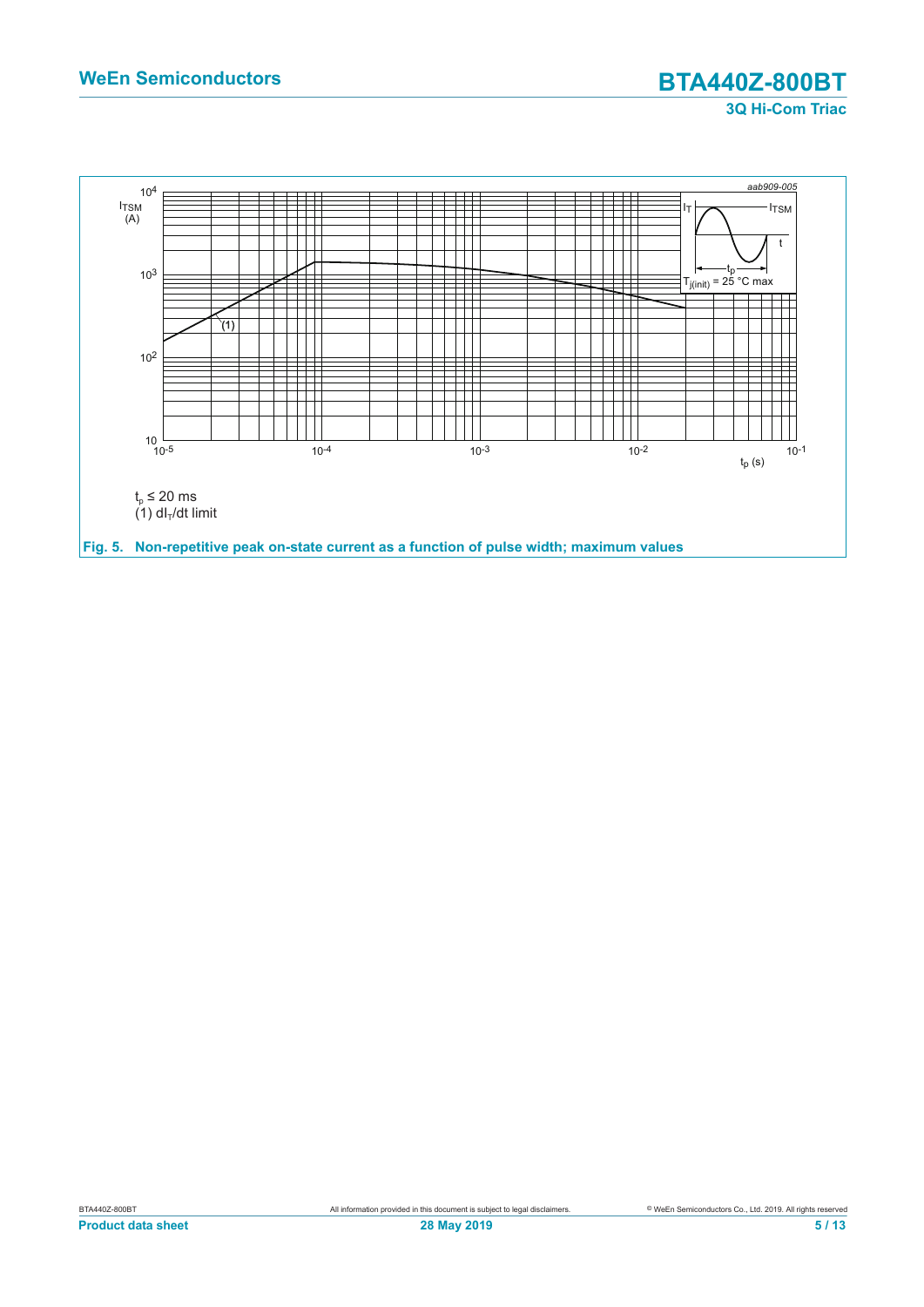# **9. Thermal characteristics**

| <b>Symbol</b>  | <b>Parameter</b>                                           | <b>Conditions</b> | <b>Min</b> | <b>Typ</b> | <b>Max</b>               | <b>Unit</b> |
|----------------|------------------------------------------------------------|-------------------|------------|------------|--------------------------|-------------|
| $R_{th(j-mb)}$ | thermal resistance<br>from junction to<br>mounting base    | Fig 6             |            |            | 0.9                      | K/W         |
| $R_{th(i-a)}$  | thermal resistance<br>from junction to<br>ambient free air | in free air       |            | 50         | $\overline{\phantom{a}}$ | K/W         |



#### **Fig. 6. Transient thermal impedance from junction to mounting base as a function of pulse duration**

## **10. Isolation Characteristics**

| <b>Table 7. Isolation Characteristics</b> |                       |                                                                                                                                                   |  |                          |                          |            |             |  |
|-------------------------------------------|-----------------------|---------------------------------------------------------------------------------------------------------------------------------------------------|--|--------------------------|--------------------------|------------|-------------|--|
| <b>Symbol</b>                             | <b>Parameter</b>      | <b>Conditions</b>                                                                                                                                 |  | Min                      | <b>Typ</b>               | <b>Max</b> | <b>Unit</b> |  |
| $V_{\text{isol(RMS)}}$                    | RMS isolation voltage | from all terminals to external heatsink;<br>sinusoidal waveform; clean and dust<br>free; 50 Hz ≤ f ≤ 60 Hz; RH ≤ 65 %;<br>$T_{\text{mb}}$ = 25 °C |  | $\overline{\phantom{a}}$ | $\overline{\phantom{a}}$ | 2500       | V           |  |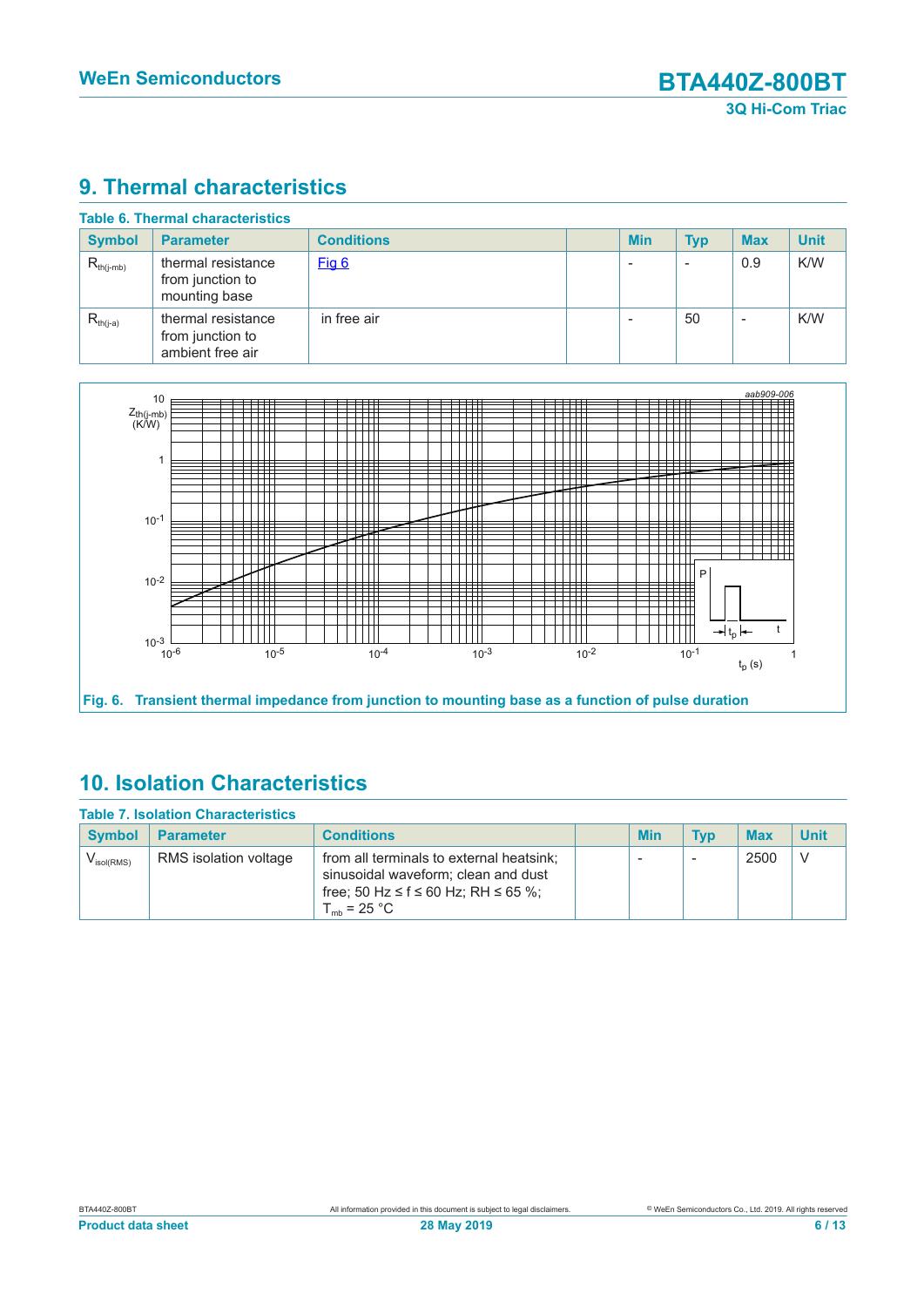# **11. Characteristics**

| <b>Table 8. Characteristics</b> |                                          |                                                                                                                                                                        |                          |                          |                          |                |  |  |
|---------------------------------|------------------------------------------|------------------------------------------------------------------------------------------------------------------------------------------------------------------------|--------------------------|--------------------------|--------------------------|----------------|--|--|
| <b>Symbol</b>                   | <b>Parameter</b>                         | <b>Conditions</b>                                                                                                                                                      | <b>Min</b>               | <b>Typ</b>               | <b>Max</b>               | <b>Unit</b>    |  |  |
| <b>Static characteristics</b>   |                                          |                                                                                                                                                                        |                          |                          |                          |                |  |  |
| $I_{GT}$                        | gate trigger current                     | $V_D$ = 12 V; $I_T$ = 0.1 A; T2+ G+;<br>$T_i = 25 °C;$ Fig. 7                                                                                                          | $\overline{\phantom{a}}$ | $\overline{\phantom{a}}$ | 50                       | mA             |  |  |
|                                 |                                          | $V_D$ = 12 V; $I_T$ = 0.1 A; T2+ G-;<br>$T_i = 25 °C;$ Fig. 7                                                                                                          | $\overline{\phantom{a}}$ | $\overline{\phantom{a}}$ | 50                       | mA             |  |  |
|                                 |                                          | $V_D$ = 12 V; $I_T$ = 0.1 A; T2- G-;<br>$T_i = 25 °C;$ Fig. 7                                                                                                          | $\overline{\phantom{0}}$ | $\overline{\phantom{a}}$ | 50                       | mA             |  |  |
| $I_L$                           | latching current                         | $V_D$ = 12 V; $I_G$ = 0.1 A; T2+ G+;<br>$T_i = 25 °C;$ Fig. 8                                                                                                          | $\overline{\phantom{a}}$ | $\overline{\phantom{a}}$ | 85                       | mA             |  |  |
|                                 |                                          | $V_D$ = 12 V; $I_G$ = 0.1 A; T2+ G-;<br>$T_i = 25 °C;$ Fig. 8                                                                                                          | $\overline{\phantom{a}}$ | $\overline{\phantom{a}}$ | 160                      | mA             |  |  |
|                                 |                                          | $V_p = 12$ V; $I_q = 0.1$ A; T2- G-;<br>$T_i = 25 °C;$ Fig. 8                                                                                                          | $\overline{\phantom{a}}$ | $\overline{\phantom{a}}$ | 85                       | m <sub>A</sub> |  |  |
| $I_{H}$                         | holding current                          | $V_D$ = 12 V; T <sub>i</sub> = 25 °C; Fig. 9                                                                                                                           | $\overline{\phantom{a}}$ | $\blacksquare$           | 80                       | mA             |  |  |
| $V_{\tau}$                      | on-state voltage                         | $I_T$ = 56.6 A; T <sub>i</sub> = 25 °C; Fig. 10                                                                                                                        | $\blacksquare$           | $\blacksquare$           | 1.5                      | $\vee$         |  |  |
| $V_{GT}$                        | gate trigger voltage                     | $V_D$ = 12 V; T <sub>i</sub> = 25 °C; Fig. 11                                                                                                                          | $\overline{\phantom{a}}$ | 0.8                      | 1.3                      | $\vee$         |  |  |
|                                 |                                          | $V_D$ = 400 V; T <sub>i</sub> = 150 °C                                                                                                                                 | 0.2                      | 0.45                     | $\overline{\phantom{a}}$ | $\vee$         |  |  |
| $I_D$                           | off-state current                        | $V_{\rm p}$ = 800 V; T <sub>i</sub> = 25 °C                                                                                                                            | $\overline{\phantom{a}}$ | $\overline{\phantom{a}}$ | 10                       | μA             |  |  |
|                                 |                                          | $V_p = 800$ V; T <sub>i</sub> = 150 °C                                                                                                                                 | $\overline{\phantom{a}}$ | $\overline{\phantom{a}}$ | 2                        | mA             |  |  |
|                                 | <b>Dynamic characteristics</b>           |                                                                                                                                                                        |                          |                          |                          |                |  |  |
| $dV_D/dt$                       | rate of rise of off-state<br>voltage     | $V_{DM}$ = 536 V; T <sub>i</sub> = 150 °C; (V <sub>DM</sub> = 67%<br>of $V_{DRM}$ ); exponential waveform; gate<br>open circuit                                        | 1000                     | $\overline{\phantom{a}}$ |                          | $V/\mu s$      |  |  |
| $dl_{com}/dt$                   | rate of change of<br>commutating current | $V_D$ = 400 V; T <sub>i</sub> = 150 °C; I <sub>T(RMS)</sub> = 20 A;<br>$dV_{\text{com}}/dt = 20 \text{ V/}\mu\text{s}$ ; (snubberless<br>condition); gate open circuit | 15                       | $\overline{\phantom{a}}$ | $\overline{\phantom{a}}$ | A/ms           |  |  |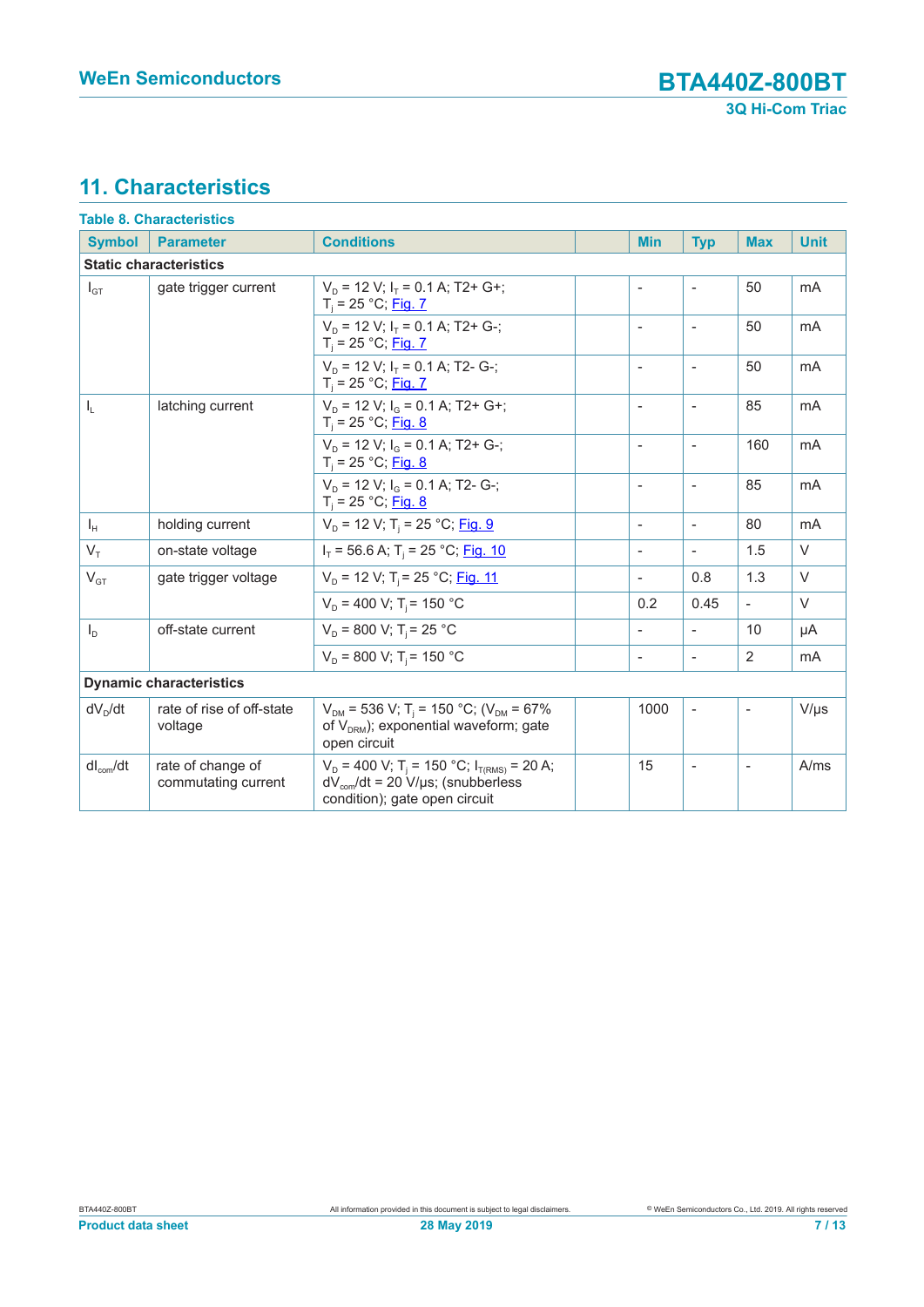**3Q Hi-Com Triac**

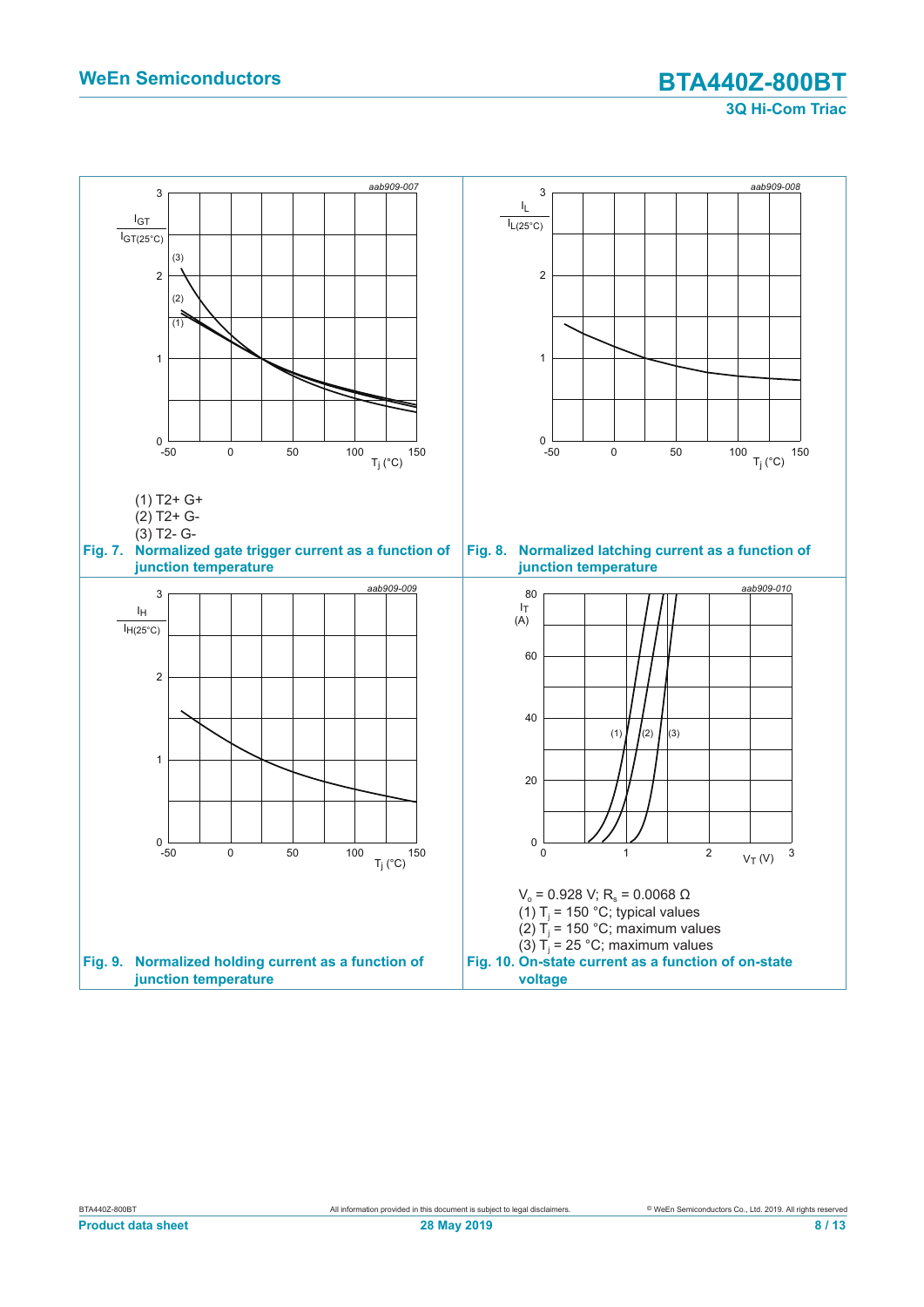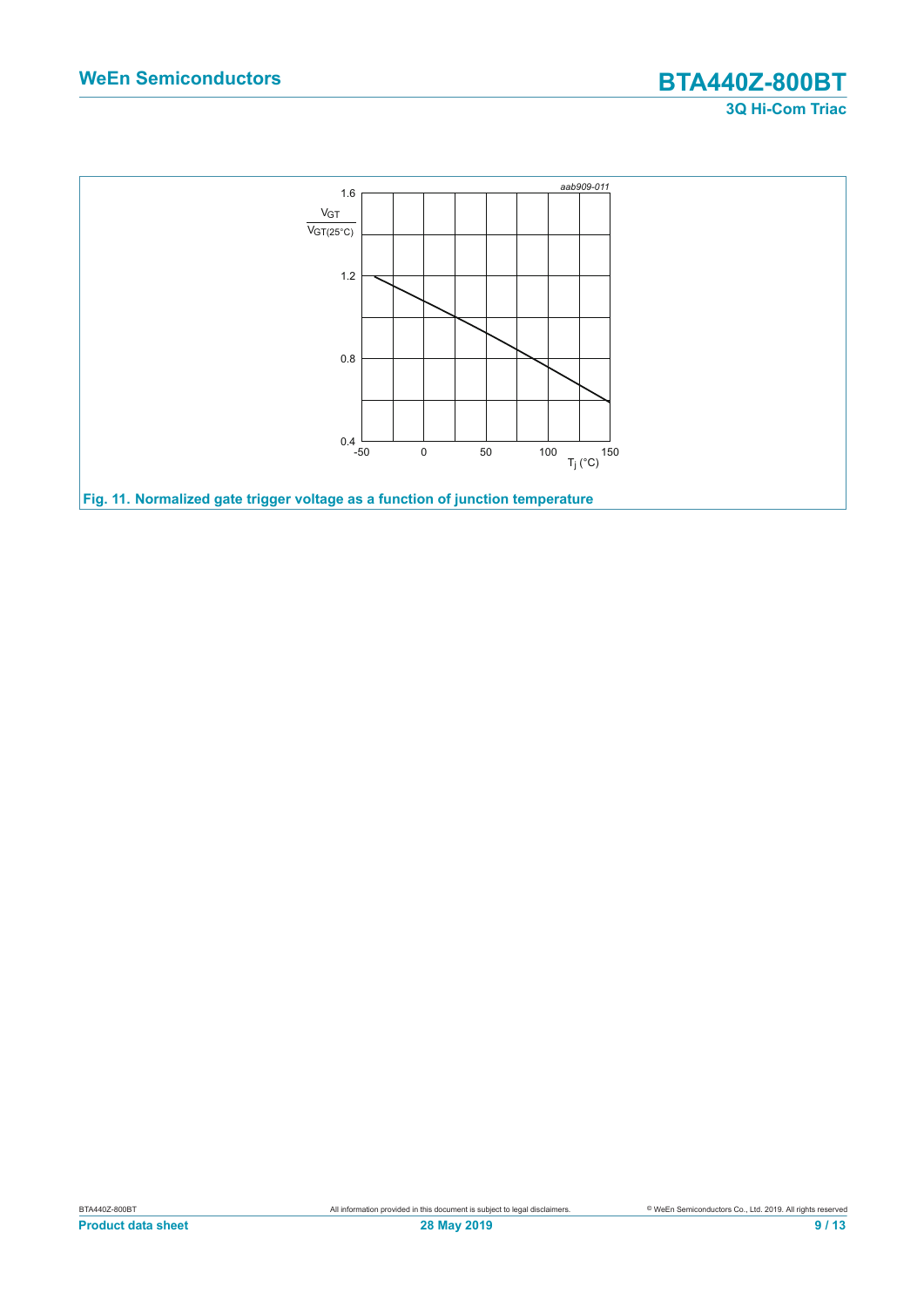# **12. Package outline**

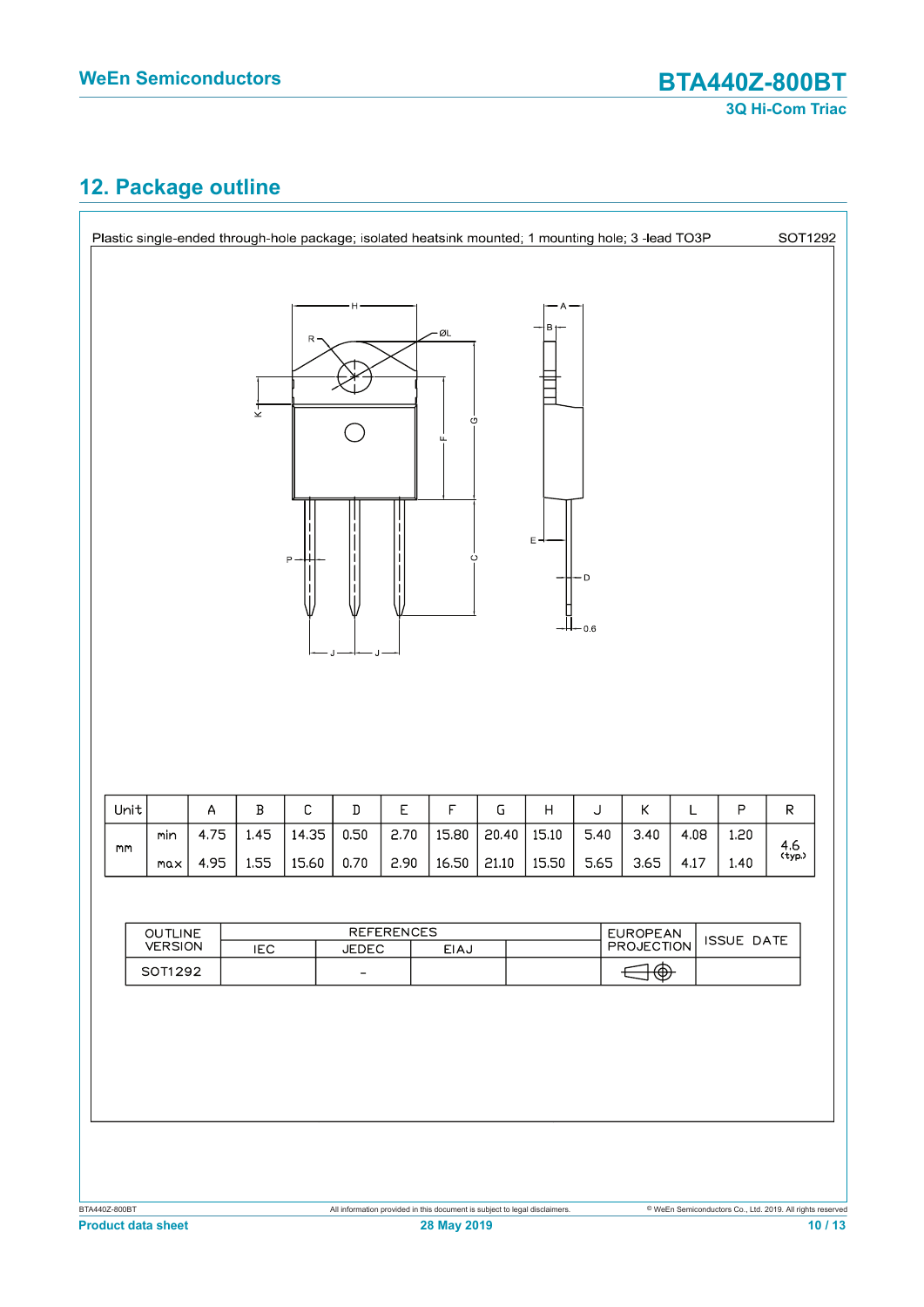# **13. Legal information**

#### **Data sheet status**

| <b>Document</b><br>status [1][2]     | <b>Product</b><br>status [3] | <b>Definition</b>                                                                           |
|--------------------------------------|------------------------------|---------------------------------------------------------------------------------------------|
| Objective<br>[short] data<br>sheet   | Development                  | This document contains data from<br>the objective specification for product<br>development. |
| Preliminary<br>[short] data<br>sheet | Qualification                | This document contains data from the<br>preliminary specification.                          |
| Product<br>[short] data<br>sheet     | Production                   | This document contains the product<br>specification.                                        |

[1] Please consult the most recently issued document before initiating or completing a design.

- [2] The term 'short data sheet' is explained in section "Definitions".
- [3] The product status of device(s) described in this document may have changed since this document was published and may differ in case of multiple devices. The latest product status information is available on the Internet at URL http://www.ween-semi.com.

#### **Definitions**

**Draft** — The document is a draft version only. The content is still under internal review and subject to formal approval, which may result in modifications or additions. WeEn Semiconductors does not give any representations or warranties as to the accuracy or completeness of information included herein and shall have no liability for the consequences of use of such information.

**Short data sheet** — A short data sheet is an extract from a full data sheet with the same product type number(s) and title. A short data sheet is intended for quick reference only and should not be relied upon to contain detailed and full information. For detailed and full information see the relevant full data sheet, which is available on request via the local WeEn Semiconductors sales office. In case of any inconsistency or conflict with the short data sheet, the full data sheet shall prevail.

**Product specification** — The information and data provided in a Product data sheet shall define the specification of the product as agreed between WeEn Semiconductors and its customer, unless WeEn Semiconductors and customer have explicitly agreed otherwise in writing. In no event however, shall an agreement be valid in which the WeEn Semiconductors product is deemed to offer functions and qualities beyond those described in the Product data sheet.

#### **Disclaimers**

**Limited warranty and liability** — Information in this document is believed to be accurate and reliable. However, WeEn Semiconductors does not give any representations or warranties, expressed or implied, as to the accuracy or completeness of such information and shall have no liability for the consequences of use of such information. WeEn Semiconductors takes no responsibility for the content in this document if provided by an information source outside of WeEn Semiconductors.

In no event shall WeEn Semiconductors be liable for any indirect, incidental, punitive, special or consequential damages (including - without limitation lost profits, lost savings, business interruption, costs related to the removal or replacement of any products or rework charges) whether or not such damages are based on tort (including negligence), warranty, breach of contract or any other legal theory.

Notwithstanding any damages that customer might incur for any reason whatsoever, WeEn Semiconductors' aggregate and cumulative liability towards customer for the products described herein shall be limited in accordance with the *Terms and conditions of commercial sale* of WeEn **Semiconductors** 

**Right to make changes** — WeEn Semiconductors reserves the right to make changes to information published in this document, including without limitation specifications and product descriptions, at any time and without notice. This document supersedes and replaces all information supplied prior to the publication hereof.

**Suitability for use** — WeEn Semiconductors products are not designed, authorized or warranted to be suitable for use in life support, life-critical or safety-critical systems or equipment, nor in applications where failure or malfunction of an WeEn Semiconductors product can reasonably be expected to result in personal injury, death or severe property or environmental damage. WeEn Semiconductors and its suppliers accept no liability for inclusion and/or use of WeEn Semiconductors products in such equipment or applications and therefore such inclusion and/or use is at the customer's own risk.

**Quick reference data** — The Quick reference data is an extract of the product data given in the Limiting values and Characteristics sections of this document, and as such is not complete, exhaustive or legally binding.

**Applications** — Applications that are described herein for any of these products are for illustrative purposes only. WeEn Semiconductors makes no representation or warranty that such applications will be suitable for the specified use without further testing or modification.

Customers are responsible for the design and operation of their applications and products using WeEn Semiconductors products, and WeEn Semiconductors accepts no liability for any assistance with applications or customer product design. It is customer's sole responsibility to determine whether the WeEn Semiconductors product is suitable and fit for the customer's applications and products planned, as well as for the planned application and use of customer's third party customer(s). Customers should provide appropriate design and operating safeguards to minimize the risks associated with their applications and products.

WeEn Semiconductors does not accept any liability related to any default, damage, costs or problem which is based on any weakness or default in the customer's applications or products, or the application or use by customer's third party customer(s). Customer is responsible for doing all necessary testing for the customer's applications and products using WeEn Semiconductors products in order to avoid a default of the applications and the products or of the application or use by customer's third party customer(s). WeEn does not accept any liability in this respect.

**Limiting values** — Stress above one or more limiting values (as defined in the Absolute Maximum Ratings System of IEC 60134) will cause permanent damage to the device. Limiting values are stress ratings only and (proper) operation of the device at these or any other conditions above those given in the Recommended operating conditions section (if present) or the Characteristics sections of this document is not warranted. Constant or repeated exposure to limiting values will permanently and irreversibly affect the quality and reliability of the device.

**No offer to sell or license** — Nothing in this document may be interpreted or construed as an offer to sell products that is open for acceptance or the grant, conveyance or implication of any license under any copyrights, patents or other industrial or intellectual property rights.

**Export control** — This document as well as the item(s) described herein may be subject to export control regulations. Export might require a prior authorization from competent authorities.

**Non-automotive qualified products** — Unless this data sheet expressly states that this specific WeEn Semiconductors product is automotive qualified, the product is not suitable for automotive use. It is neither qualified nor tested in accordance with automotive testing or application requirements. WeEn Semiconductors accepts no liability for inclusion and/or use of nonautomotive qualified products in automotive equipment or applications.

In the event that customer uses the product for design-in and use in automotive applications to automotive specifications and standards, customer (a) shall use the product without WeEn Semiconductors' warranty of the product for such automotive applications, use and specifications, and (b) whenever customer uses the product for automotive applications beyond WeEn Semiconductors' specifications such use shall be solely at customer's own risk, and (c) customer fully indemnifies WeEn Semiconductors for any liability, damages or failed product claims resulting from customer design and use of the product for automotive applications beyond WeEn Semiconductors' standard warranty and WeEn Semiconductors' product specifications.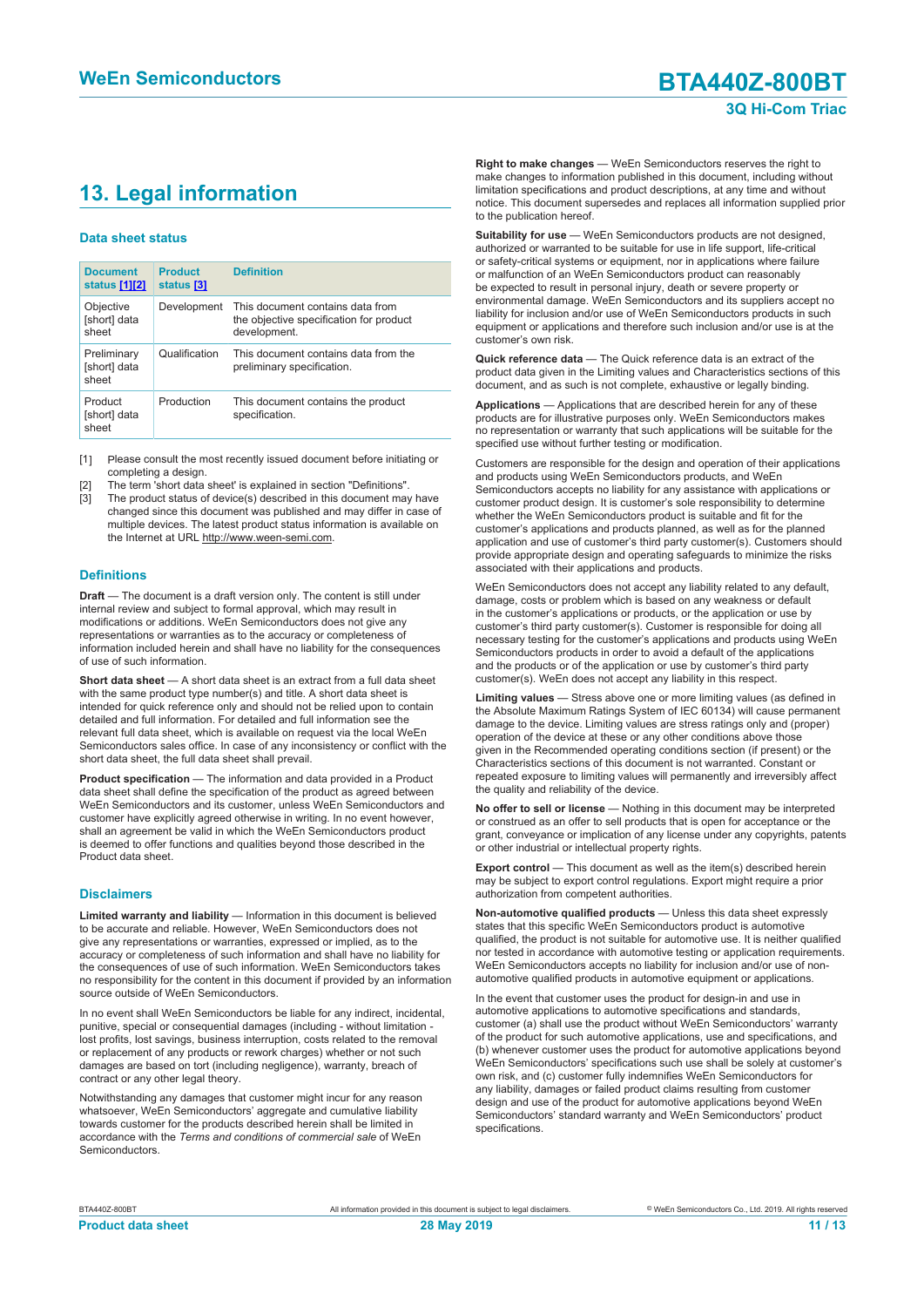**Translations** — A non-English (translated) version of a document is for reference only. The English version shall prevail in case of any discrepancy between the translated and English versions.

#### **Trademarks**

Notice: All referenced brands, product names, service names and trademarks are the property of their respective owners.